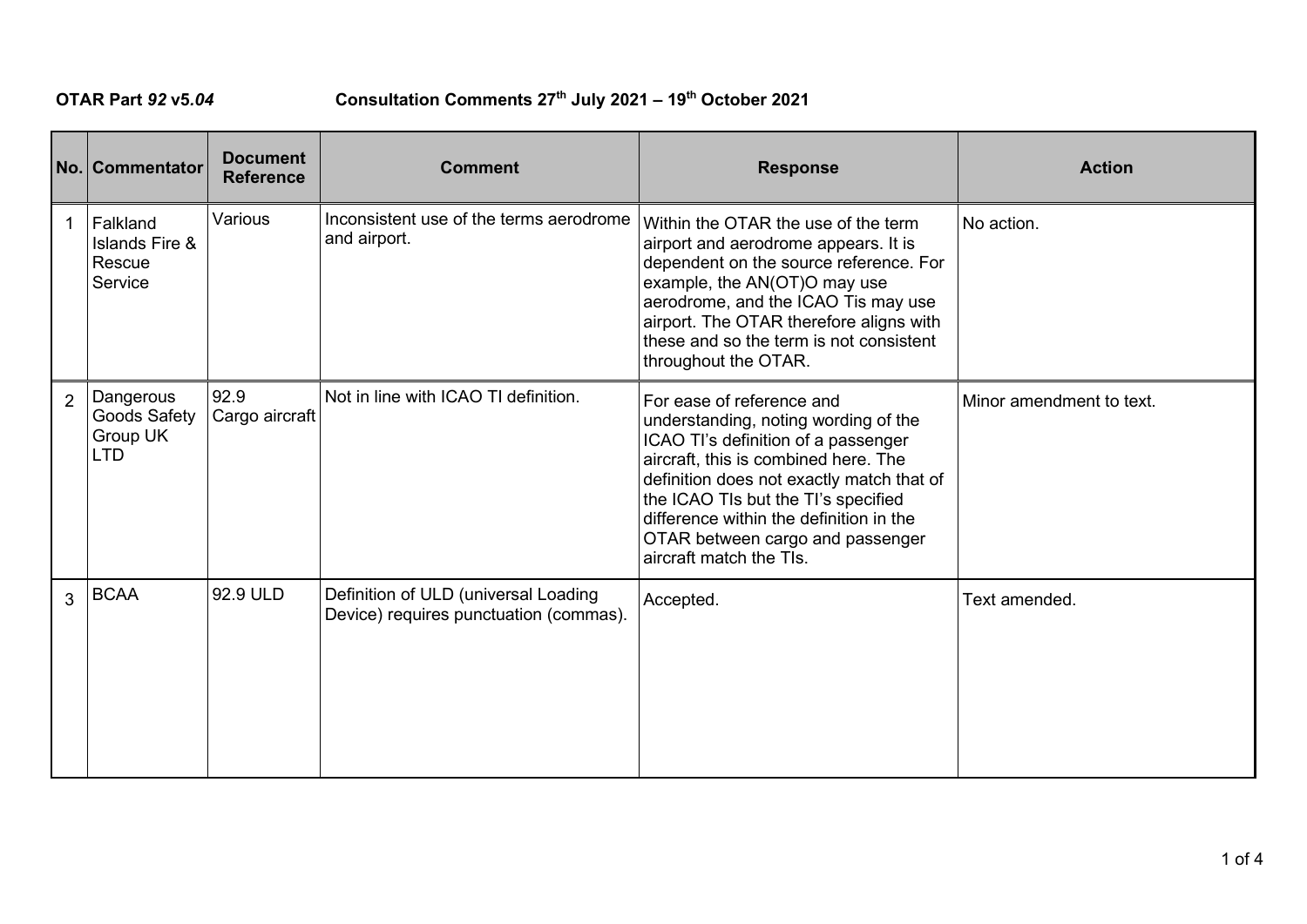|                | No. Commentator                                            | <b>Document</b><br><b>Reference</b> | <b>Comment</b>                                                                                          | <b>Response</b>                                                                                                                                                                                                                                                        | <b>Action</b>                                                                                                                                                                                             |
|----------------|------------------------------------------------------------|-------------------------------------|---------------------------------------------------------------------------------------------------------|------------------------------------------------------------------------------------------------------------------------------------------------------------------------------------------------------------------------------------------------------------------------|-----------------------------------------------------------------------------------------------------------------------------------------------------------------------------------------------------------|
| 4              | Dangerous<br>Goods Safety<br>Group UK<br><b>LTD</b>        | 92.9 Freight<br>container           | Different definition to the TI.                                                                         | Accepted.                                                                                                                                                                                                                                                              | Amendment to Freight container<br>definition text, addition of Fright<br>container (in the case of radioactive<br>material transport) definition and<br>amendment to unit load device<br>definition text. |
| 5              | Dangerous<br><b>Goods Safety</b><br>Group UK<br><b>LTD</b> | 92.59                               | Whole text is repeated in 92.103 &<br>92.103.                                                           | This is due to the way the OTAR is<br>structured with sections aimed at<br>particular functions, for easier reference,<br>unlike the ICAO TIs. This section is<br>repeated for Operators, Shippers and<br><b>DPOs</b>                                                  | Amended section titles with functions.                                                                                                                                                                    |
| 6              | <b>BCAA</b>                                                | 92.63                               | In contradiction with Article 112 (d) of the<br>AN(OT)O.                                                | Not accepted. This section is about an<br>Operator providing emergency<br>responders with any details of<br>dangerous goods on board an aircraft<br>following an accident or serious incident.<br>It is not about the subsequent 'reporting'<br>of such an occurrence. | No action.                                                                                                                                                                                                |
| $\overline{7}$ | <b>BCAA</b>                                                | 92.65(c)                            | How will this requirement ever be known<br>by all non-Territory Operators? Possibly<br>through the AIP. | Noted. Possibly, although this is not an<br>ICAO difference. This aligns with the<br>ICAO TIs. All Operators should, through<br>DG training, be aware of this<br>requirement.                                                                                          | No action.                                                                                                                                                                                                |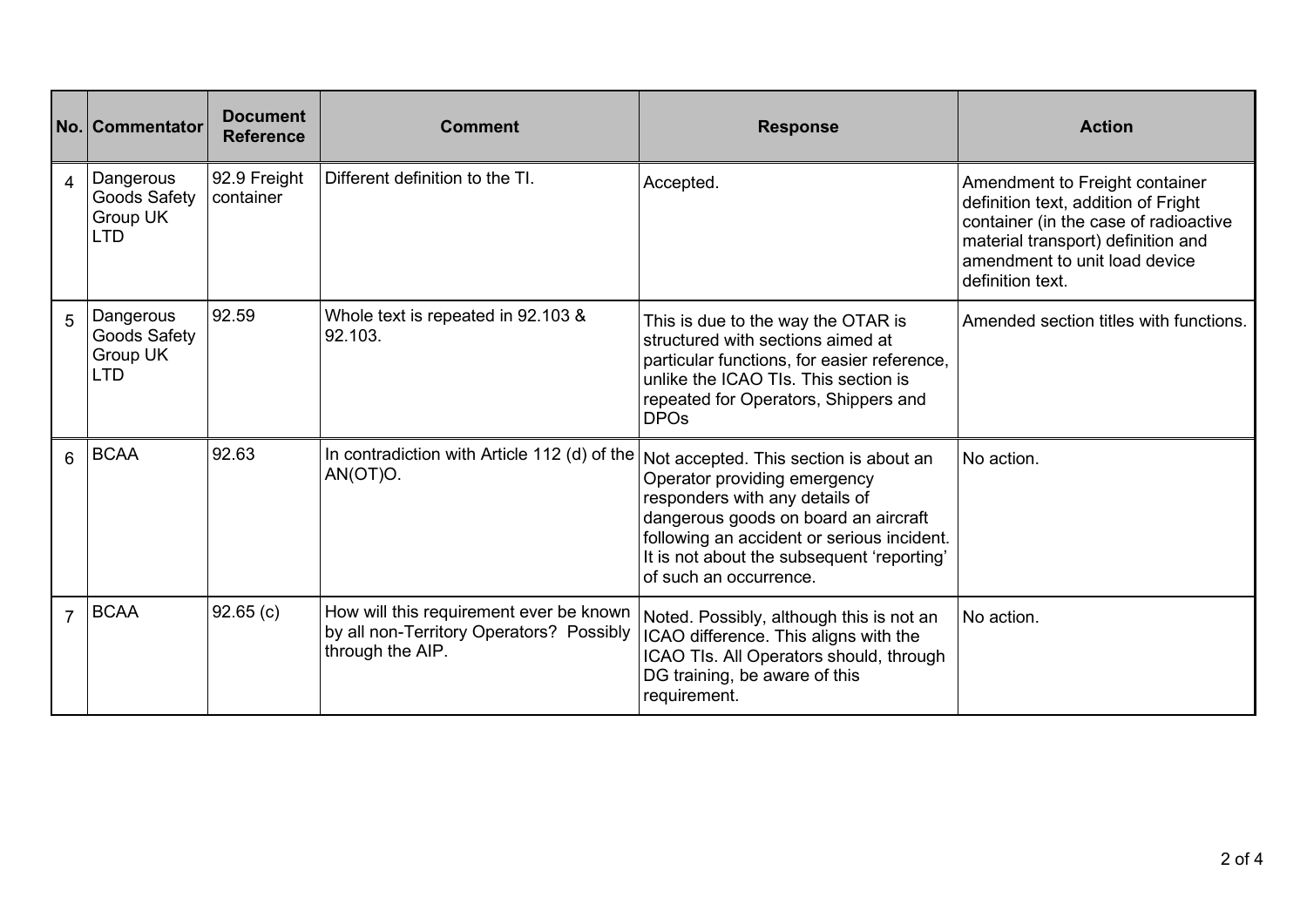|                 | No. Commentator                                            | <b>Document</b><br><b>Reference</b> | <b>Comment</b>                                                                                                                     | <b>Response</b>                                                                                                                                                                                                   | <b>Action</b> |
|-----------------|------------------------------------------------------------|-------------------------------------|------------------------------------------------------------------------------------------------------------------------------------|-------------------------------------------------------------------------------------------------------------------------------------------------------------------------------------------------------------------|---------------|
| 8               | <b>BCAA</b>                                                | $92.65$ (d)                         | Time scale for incident/accident<br>reporting (72 hours) differs to that stated<br>in the AN(OT) O (immediately).                  | Not accepted, this reporting of<br>occurrence situation is being confused<br>with the 92.63 situation of providing<br>immediate information on any dangerous<br>goods carriage on board an aircraft. See<br>no.6. | No action.    |
| 9               | Dangerous<br>Goods Safety<br>Group UK<br><b>LTD</b>        | 92.65(e)                            | No comment, highlighted text change to<br>gender neutral.                                                                          | Accepted.                                                                                                                                                                                                         | Text amended. |
| 10 <sup>1</sup> | Dangerous<br><b>Goods Safety</b><br>Group UK<br><b>LTD</b> | 92.101 (h) ii.<br>(ii)              | The should read "packaged".                                                                                                        | Accepted.                                                                                                                                                                                                         | Text amended. |
| 11              | Dangerous<br><b>Goods Safety</b><br>Group UK<br><b>LTD</b> | 92.103                              | Repeated 3 times in this document.                                                                                                 | See no. 5.                                                                                                                                                                                                        | See no. 5.    |
| 12              | Dangerous<br>Goods Safety<br>Group UK<br><b>LTD</b>        | 92.103(b)                           | Is this still the case with the introduction<br>of CBTA? The UK CAA are still waiting<br>to publish their view on this requirement | Yes, where an Overseas Territory<br>Aviation Authority deems it necessary to<br>review and require an amendment of a<br>training and assessment programme<br>they may. This could be, for example,<br>risk based. | No action.    |
| 13              | Dangerous<br>Goods Safety<br>Group UK<br><b>LTD</b>        | 92.103(b)                           | Understanding of sentence.                                                                                                         | See no. 12.                                                                                                                                                                                                       | See no. 12.   |